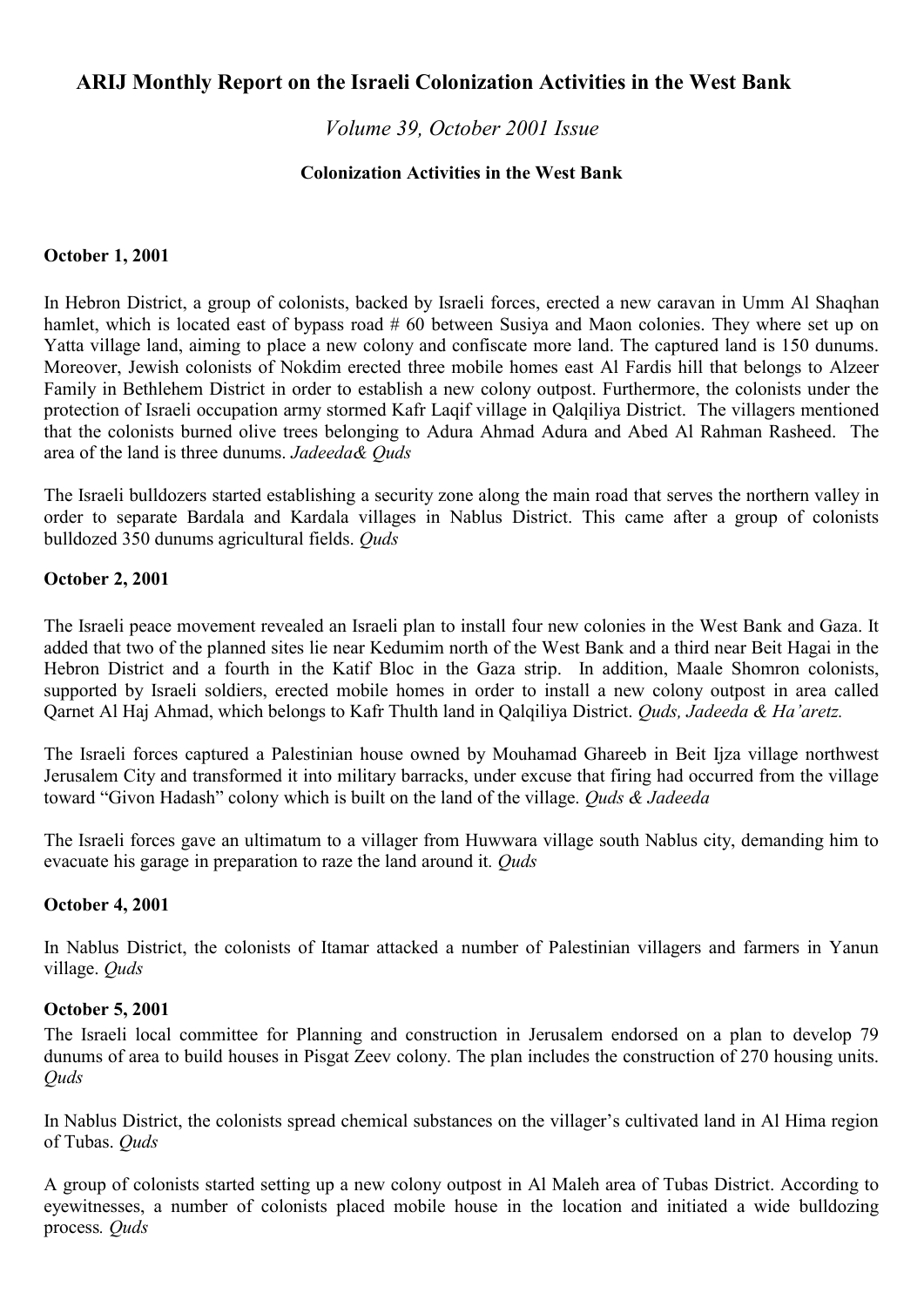The Jewish colonists of Shavei Shomron burned and uprooted more than 30 olive trees from Burqa village land in Nablus District, the land belonging to Amar Mohamad Bazari, Mohamad and Bedalla bazary. *Quds& Ayyam*

In Hebron District the Israeli army evicted a school called Al Nahda and transformed it into a military barracks. *Quds*

## **October 6, 2001**

The Israeli forces raided the three-story house of Marwan Al Mehisary, and occupied it as a military post in Al Khader village of Bethlehem District. *Jadeeda*

The Israeli army destroyed three houses, took over 15 other houses, and turned them into military outposts in Hebron District. *PIC &Ha'aretz*

# **October 8, 2001**

Tens of Jewish colonists from Mehola and Shadmot Mehola began moving into new outpost, which established on the northern valley villagers land near 'Ein Al Beida village of Tubas District. *Quds*

# **October 9, 2001**

Palestinian villagers of Yanun, located in Nablus District, noticed a number of Jewish colonists poisoned the Palestinian drinking water supplies. *Jpost*

### **October 10, 2001**

Witnesses noticed a new colony outpost lying one km from Mehola colony in Jordan Valley. The new outpost that is called Givat Saleit includes ten caravans. In addition the head of colonization council committee David Levi inaugurated an industrial zone called Mitarim in south Hebron District that lies on 1200 dunums of land. *Quds*

In Jenin District, the Israeli soldiers bulldozed and burned hundreds of olive trees in Rummana village that belongs to Ibrahim Ahmad, Gazi Abu Suis, Riad Sbihat and Aziz Bushmaq. Moreover, in Hebron District the Israeli forces captured a Palestinian house belonging to Hasan Al Qadi, which is located in Al Rahma Neighbourhood and transformed it into military point. *Quds*

### **October 11, 2001**

The Israeli bulldozers destroyed plot of agricultural land estimated at about four dunums of villager's land located in 'Ein Bani Salim and belong to Al Halaiqa family, eyewitnesses said that this land is set beside a bypass road # 60 leading to Qiryat Arba colony in Hebron District. Furthermore in Ramallah District the Israeli army forces confiscated five dunums of Silwad village land that belongs to Tawfiq Mohamad Iyad. Also the mayor of Silwad village said that the confiscation process aiming to expand a military point. *Quds*

# **October 12, 2001**

The colonization group which controls land and Palestinian buildings in east Jerusalem succeed in getting hold of 18 dunums near "Al Sadiq Shemon" area in Al Sheikh Jarrah neighborhood. In addition, the "Atert Kohanim" group occupied a four-story building in Al Tury neighborhood south Jerusalem. *Quds & Ha'aretz*

### **October 13, 2001**

In Qalqiliya District Israeli surveyors, accompanied by military forces, started surveying a wide area of land in 'Isla village. The villagers said that more than 100 dunums of land have been surveyed in order to construct a new colony bypass road .The land which is located in area called "Qatain Al Sahel" belongs to:

Anwar Maso'd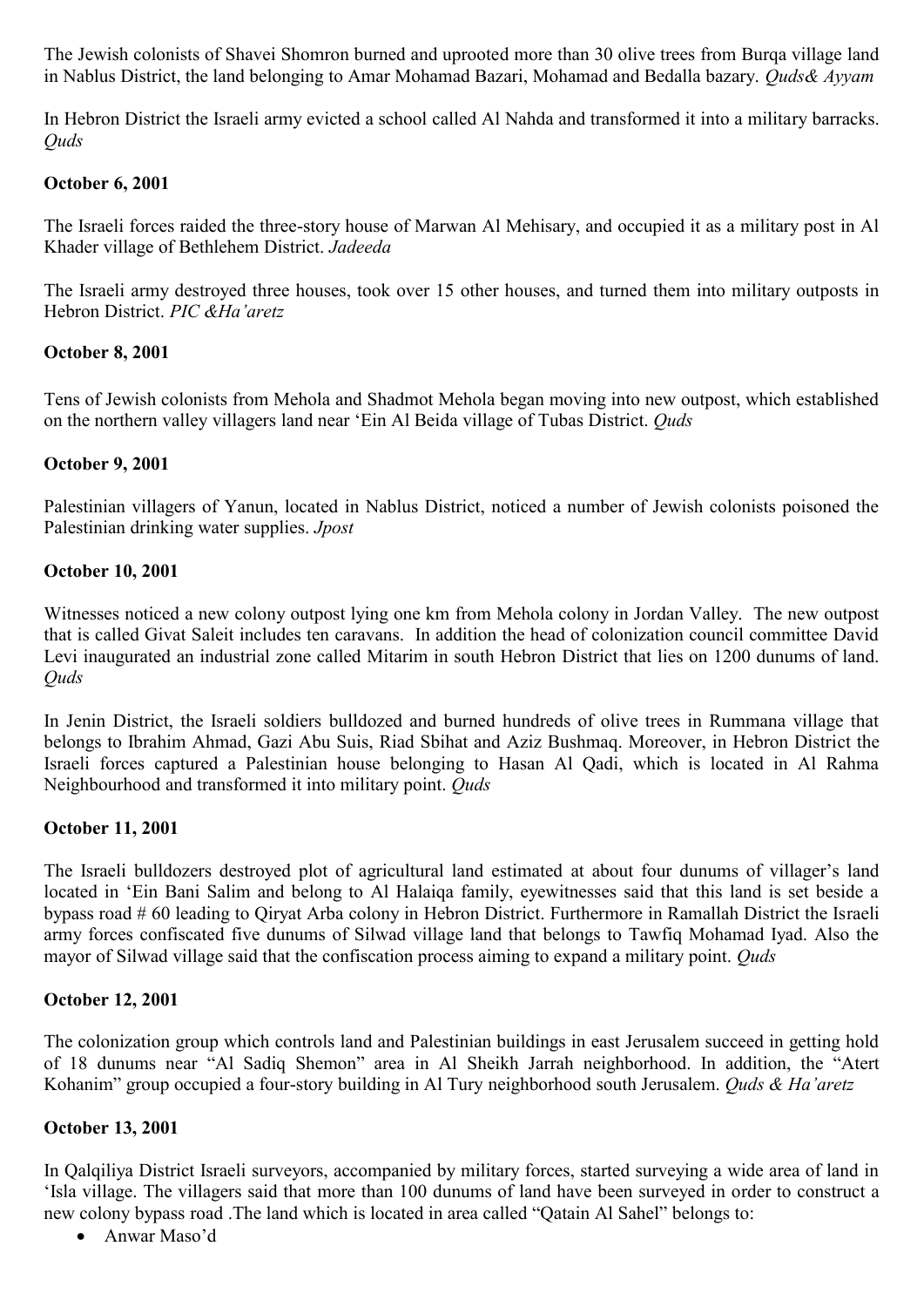- Ibrahim Shabita
- Mohamad Abed Al Kariem

Moreover, the Israeli forces delivered a warning notice to the farmer Mohamad Zeid from Qalqiliya District threatening that his land will be bulldozed if he does not cut his trees, which are located near Israeli checkpoint. *Quds*

A group of Jewish colonists, under the protection of Israeli forces, bulldozed a wide area of land in Al Mazra'a Al Qibliya village in Ramallah District. The number of trees that are uprooted approximately 80 olive trees in an area called Al Sheikh Issa and Al Khelah Al Qabliya near an Israeli military post. *Quds*

### **October 15, 2001**

The Israeli forces destroyed olive and apricot fields belonging to farmers from Al Fandaqumiya village southeast Jenin District and close to Al Sanur military base affected tens of nurselings plants. *Jadeeda*

### **October 16, 2001**

The Jerusalem mayor said that the current preparation for establishing hundreds of colonization units in the southern side of Al Aqsa mosque wall and pointed out that American Jews donated money for housing units erected beside the tunnel that links the colonies with each other. *Jadeeda*

### **October 17, 2001**

The colonists of Yizhar and Bracha attacked Burin villagers' south Nablus District while they were picking olive trees in their fields and prevented them by force from picking their olive trees. *Quds*

### **October 18, 2001**

In the last two days, the Israeli forces began expanding the military base established on Jarzeem hill in Nablus District. Eyewitnesses stated that a portable houses and watchtowers are moved to the hilltop. *Quds*

### **October 19, 2001**

The villagers of Tubas are warning of a new colonization plan Israel intends to execute it in the northern valley. Eyewitnesses noted the Israeli army had finished setting up a new group of colony outposts in Palestinian agricultural land belonging to 'Ein el Beida villagers adjacent to Tubas region. *Quds*

The Israeli tanks damaged more than 200 dunums of agricultural yields in Al Almaniya neighbourhood located in area "A" of Jenin District*. Quds*

Israeli sources unveiled a new illegally colony site carrying the name "Maale Rahvam", in memory of the slain Israeli Tourism Minster Rahvam Zeevi. The outpost is located 1 Km east from Nokdim colony in Bethlehem District. In addition, six mobile homes placed in the location, and the colonists intend to establish centre for milking goats in the new colony. *Quds*

### **October 21, 2001**

In Nablus District, the colonists of Bracha seized a three-dunum plot of land east of Kafr Qallil village. It is important to mention that a water well exists near this land. *Quds*

A number of colonists in company of Israeli army stormed Al Kayal mosque and damaged its contents in Hebron District. The army declared it a closed military area and entry for prayers were prohibited. *Quds*

### **October 23, 2001**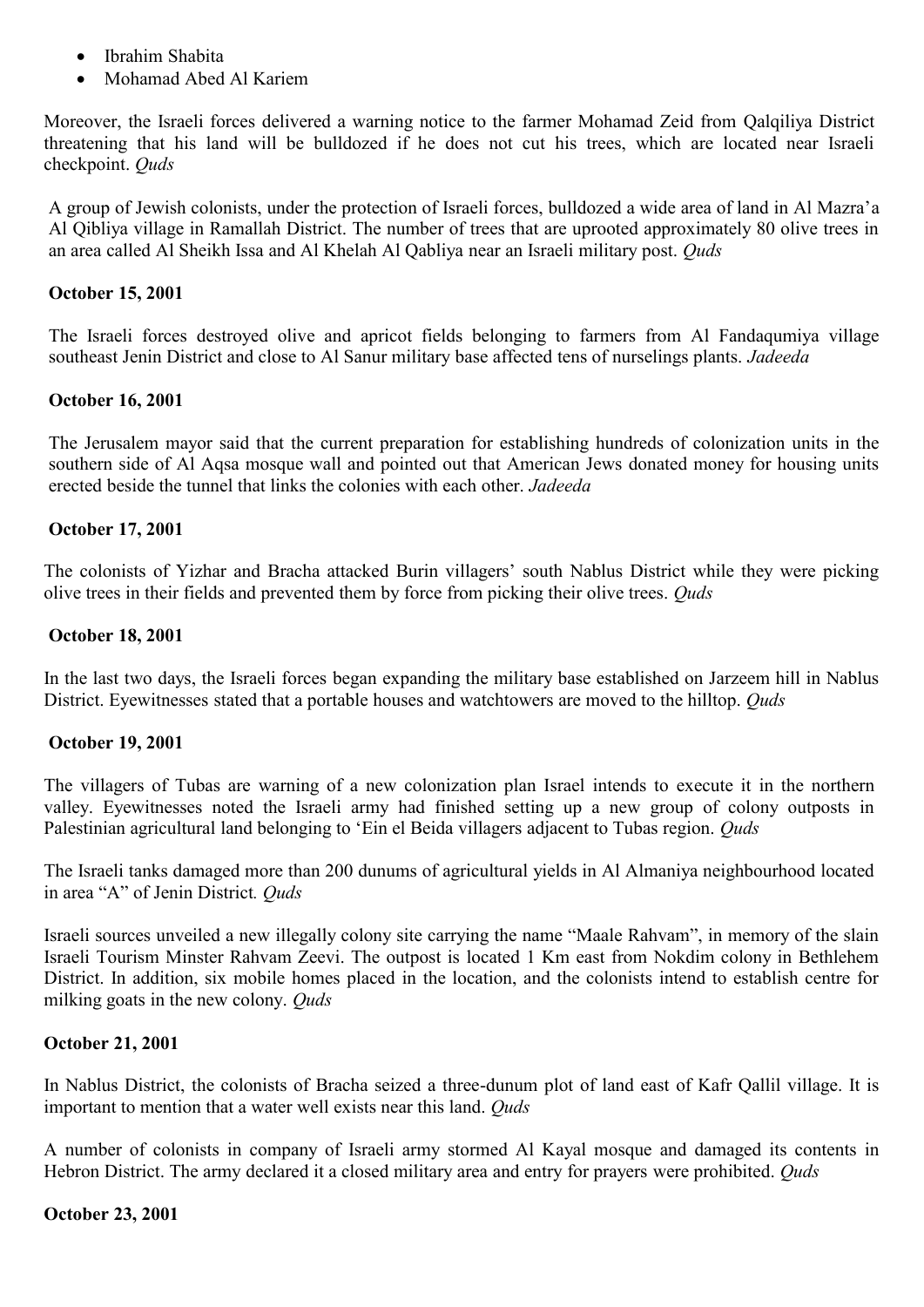The Palestinian child Mahmoud Jaber {4 years old} was seriously injured when a colonist from Qiryat Arba in cold blood ran over him in his car in Albaqa area east Hebron city. As well as another Palestinian child called Yazan Alnather {5 years old} beaten by a group of colonists in Al Dabboya colony outpost in the center of Hebron city. *Quds*

In a continuing demolition policy against Jerusalemite's houses in East Jerusalem in allegation of illegal buildings, Israeli bulldozers razed three under construction houses, one of them in Jabal al Mukabbir neighborhood, while the other two houses in Wadi Kadum village. *Jpost & PIC*

## **October 25, 2001**

The Israeli Prime Minster Arial Sharon said to the colonists' supervisors in the Jordan valley that he was committed to establishing 50 housing units in the valley colonies immediately, and installing another 150 housing units in the coming years. *Quds*

# **October 26, 2001**

In Qalqiliya District the Israeli forces bulldozed and uprooted wide areas of olive trees in 'Azzun village belonging to the villagers Misbah Anaya and Qasem Salem. In addition, in Arraba village of Jenin District the villagers stated that Israeli bulldozer uprooted tens of olive trees from land that is located at the entrance of the village close to Dotan military base and the soldiers prevented the landlords from picking the fruits. *Quds*

The Israeli local committee of construction and planning in Jerusalem endorsed plans for a mall near the Israeli justice ministry in East Jerusalem. It is estimated to be 58 dunums and lies between Salah Aldin Street and Nablus Street. According to the suggested plan, four new buildings will be added and will comprise of six stories. Furthermore, another plan in East Jerusalem comprised a hotel erection and commercial building located between Alsultan Sulieman Street and Wadi Aljoz town .the planning area is 35 dunums. *Quds*

### **October 27, 2001**

Qalqiliya District, the colonists of Kedumim set fire to olive trees belonging to the villagers from Jit: Abedel Ghani Abedel Alla and Khader Sa'edah. The fire destroyed 100 fruitful olive trees**.** *Quds*

In Hebron District The Jewish colonists added new caravan to a new outpost where established in Um Alshuqhat area that is located between Susiya and Maon colonies south Al Samu' village. Moreover, in Qalqiliya District the colonists' bulldozed 50 dunums of land also uprooted olive trees from Jit village. *Jadeeda*

### **October 28, 2001**

The Israeli forces imposed curfew and intensified the siege around Deir Nidham village south west Ramallah District. They also captured a Palestinian house belonging to Ahmad Asaf and transformed it into a military barracks. *Jadeeda*

### **October 30, 2001**

The Israeli bulldozers destroyed six historical tombs through a wide bulldozing process in Al Shikh Anbar area near Az Za'ayyem village in the northeast Jerusalem. The bulldozers began opening a long colony bypass road east Al 'Isawiya village stretching from Az Za'ayyem to Israeli military base that set up on 'Anata village and near Anatot colony. In addition, this process threatening tens dunums of villagers' land in 'Anata, Az Za'ayyem, Hizma, and Al 'Isawiya villages. *Quds & Jadeeda*

The Israeli authorities demolished four houses sheltering tens of Palestinians in Beit Hanina and Shufat villages in east Jerusalem under the pretext of illegal building. Two were under construction houses in Beit